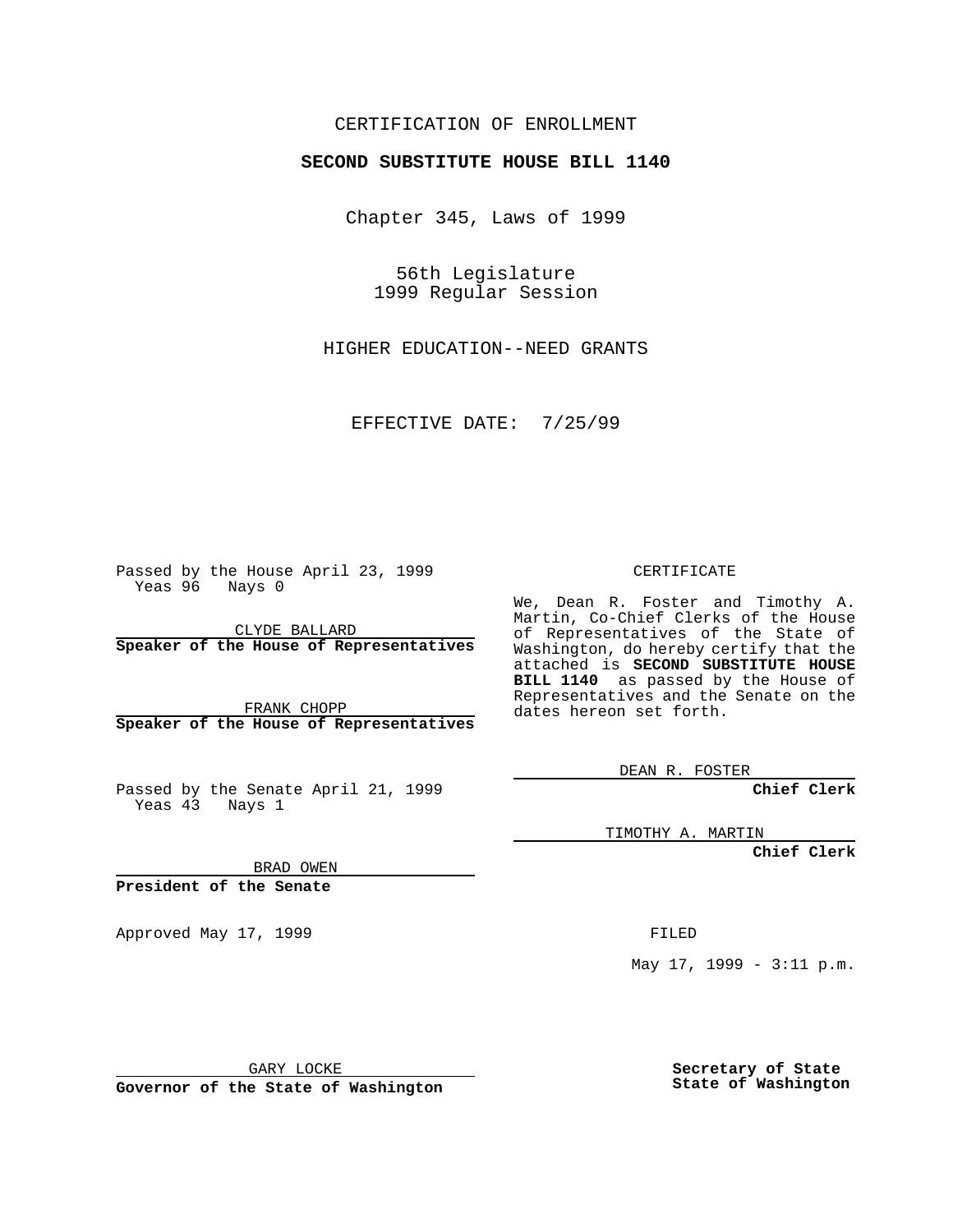## **SECOND SUBSTITUTE HOUSE BILL 1140** \_\_\_\_\_\_\_\_\_\_\_\_\_\_\_\_\_\_\_\_\_\_\_\_\_\_\_\_\_\_\_\_\_\_\_\_\_\_\_\_\_\_\_\_\_\_\_

\_\_\_\_\_\_\_\_\_\_\_\_\_\_\_\_\_\_\_\_\_\_\_\_\_\_\_\_\_\_\_\_\_\_\_\_\_\_\_\_\_\_\_\_\_\_\_

## AS AMENDED BY THE SENATE

Passed Legislature - 1999 Regular Session

#### **State of Washington 56th Legislature 1999 Regular Session**

**By** House Committee on Appropriations (originally sponsored by Representatives Carlson, Kenney, Radcliff, Lantz, Dunn, Esser, Edmonds, Cooper, Campbell and K. Schmidt)

Read first time 03/08/1999.

 AN ACT Relating to higher education; amending RCW 28B.10.800, 28B.10.804, 28B.10.806, 28B.10.808, 28B.10.810, and 28B.10.822; and adding a new section to chapter 28B.10 RCW.

BE IT ENACTED BY THE LEGISLATURE OF THE STATE OF WASHINGTON:

 NEW SECTION. **Sec. 1.** A new section is added to chapter 28B.10 RCW to read as follows:

 (1) The legislature finds that the higher education coordinating board, in consultation with the higher education community, has completed a review of the state need grant program. It is the intent of the legislature to endorse the board's proposed changes to the state need grant program, including:

 (a) Reaffirmation that the primary purpose of the state need grant program is to assist low-income, needy, and disadvantaged Washington residents attending institutions of higher education;

 (b) A goal that the base state need grant amount over time be increased to be equivalent to the rate of tuition charged to resident undergraduate students attending Washington state public colleges and universities;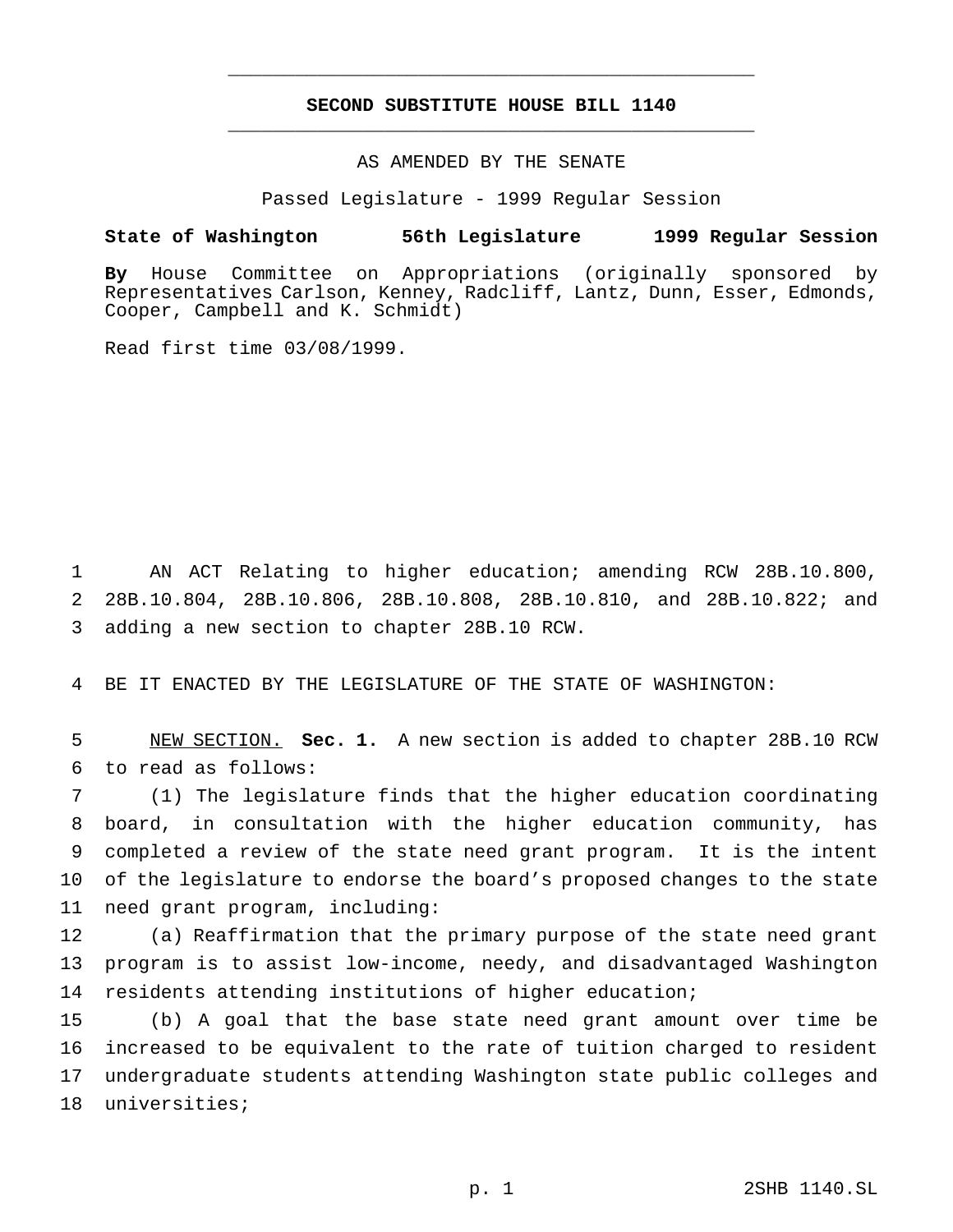(c) State need grant recipients be required to contribute a portion of the total cost of their education through self-help;

 (d) State need grant recipients be required to document their need for dependent care assistance after taking into account other public funds provided for like purposes; and

 (e) Institutional aid administrators be allowed to determine whether a student eligible for a state need grant in a given academic year may remain eligible for the ensuing year if the student's family income increases by no more than a marginal amount.

 (2) The legislature further finds that the higher education coordinating board, under its authority to implement the proposed changes in subsection (1) of this section, should do so in a timely manner.

(3) The legislature also finds that:

 (a) In most circumstances, need grant eligibility should not extend beyond five years or one hundred twenty-five percent of the published length of the program in which the student is enrolled or the credit or clock-hour equivalent; and

 (b) State financial aid programs should continue to adhere to the principle that funding follows resident students to their choice of institution of higher education.

 **Sec. 2.** RCW 28B.10.800 and 1993 sp.s. c 18 s 2 are each amended to read as follows:

24 The ((sole)) purposes of RCW 28B.10.800 through 28B.10.824 ((is)) 25  $are$  to establish ((a)) the principles upon which the state financial aid programs will be based and to establish the state of Washington 27 ((student financial aid)) state need grant program, thus assisting financially needy or disadvantaged students domiciled in Washington to obtain the opportunity of attending an accredited institution of higher 30 education, as defined in RCW 28B.10.802(1). ((Financial aid)) State 31 need grants under RCW 28B.10.800 through 28B.10.824 ((<del>is</del>)) are available only to students who are resident students as defined in RCW 28B.15.012(2) (a) through (d).

 **Sec. 3.** RCW 28B.10.804 and 1995 c 269 s 801 are each amended to read as follows:

36 The ((commission)) board shall be cognizant of the following guidelines in the performance of its duties: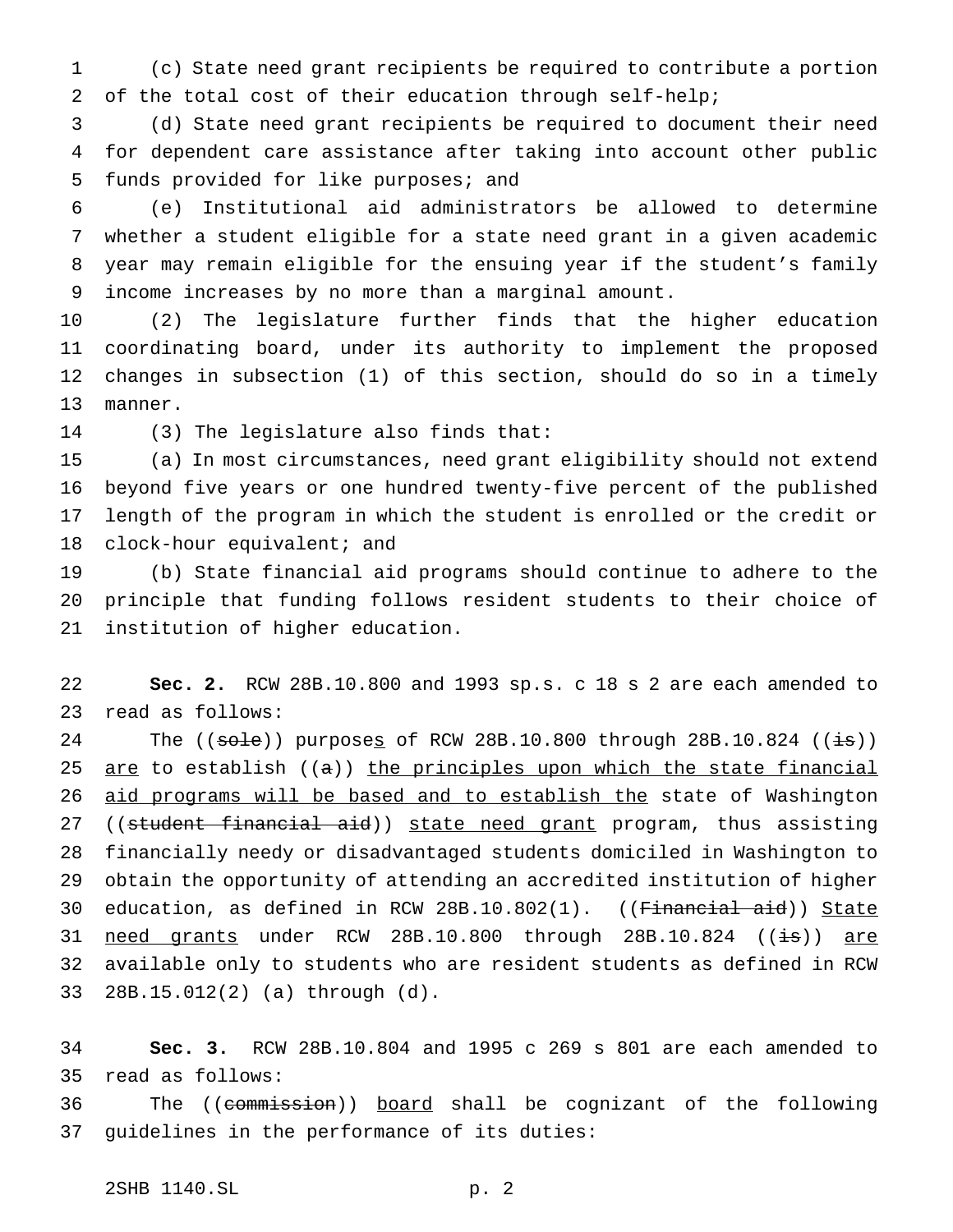(1) The ((commission)) board shall be research oriented, not only at its inception but continually through its existence.

 (2) The ((commission)) board shall coordinate all existing programs of financial aid except those specifically dedicated to a particular institution by the donor.

 (3) The ((commission)) board shall take the initiative and responsibility for coordinating all federal student financial aid 8 programs to ((insure)) ensure that the state recognizes the maximum 9 potential effect of these programs, and shall design ((the)) state 10 programs ((which)) that complement((s)) existing federal, state<sub>r</sub> and 11 institutional programs. The board shall ensure that state programs 12 continue to follow the principle that state financial aid funding follows the student to the student's choice of institution of higher education.

15 (4) Counseling is a paramount function of the state need grant and 16 other state student financial aid programs, and in most cases could only be properly implemented at the institutional levels; therefore, state student financial aid programs shall be concerned with the 19 attainment of those goals which, in the judgment of the ((commission)) 20 board, are the reasons for the existence of a student financial aid program, and not solely with administration of the program on an individual basis.

 (5) The "package" approach of combining loans, grants and 24 employment for student financial aid shall be the ((conceptional)) 25 conceptual element of the state's involvement.

 **Sec. 4.** RCW 28B.10.806 and 1989 c 254 s 3 are each amended to read as follows:

28 The ((commission)) board shall have the following powers and duties:

 (1) Conduct a full analysis of student financial aid as a means of: (a) Fulfilling educational aspirations of students of the state of Washington, and

 (b) Improving the general, social, cultural, and economic character of the state.

 Such an analysis will be a continuous one and will yield current information relevant to needed improvements in the state program of 37 student financial aid. The ((commission)) board will disseminate the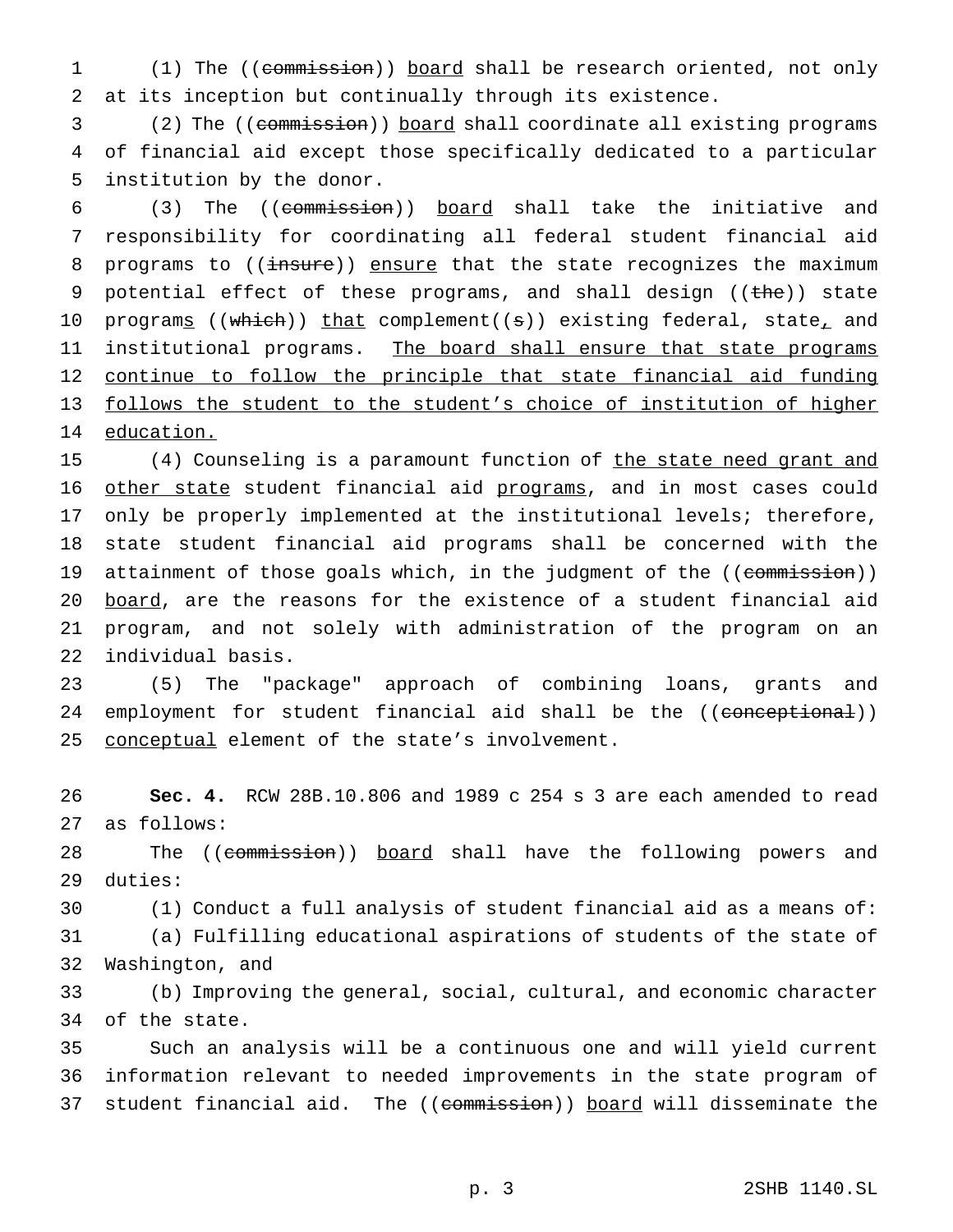information yielded by their analyses to all appropriate individuals and agents.

- 3 ((<del>(c) This study should include information on the following:</del>
- (i) all programs and sources of available student financial aid,
- (ii) distribution of Washington citizens by socio-economic class,
- (iii) data from federal and state studies useful in identifying:
- (A) demands of students for specific educational goals in colleges, and
- (B) the discrepancy between high school students' preferences and 10 the colleges they actually selected.))

 (2) Design a state program of student financial aid based on the 12 data of the study referred to in this section. The state programs will supplement available federal and local aid programs. The state programs of student financial aid will not exceed the difference between the budgetary costs of attending an institution of higher 16 ((learning)) education and the student's total resources, including 17 family support, personal savings, employment, and federal, state, and local aid programs.

 (3) Determine and establish criteria for financial need of the individual applicant based upon the consideration of that particular 21 applicant. In making this determination the ((commission)) board shall consider the following:

(a) Assets and income of the student.

 (b) Assets and income of the parents, or the individuals legally responsible for the care and maintenance of the student.

 (c) The cost of attending the institution the student is attending or planning to attend.

28 (d) Any other criteria deemed relevant to the ((commission)) board. (4) Set the amount of financial aid to be awarded to any individual needy or disadvantaged student in any school year.

 (5) Award financial aid to needy or disadvantaged students for a school year based upon only that amount necessary to fill the financial gap between the budgetary cost of attending an institution of higher education and the family and student contribution.

 (6) Review the need and eligibility of all applications on an annual basis and adjust financial aid to reflect changes in the financial need of the recipients and the cost of attending the institution of higher education.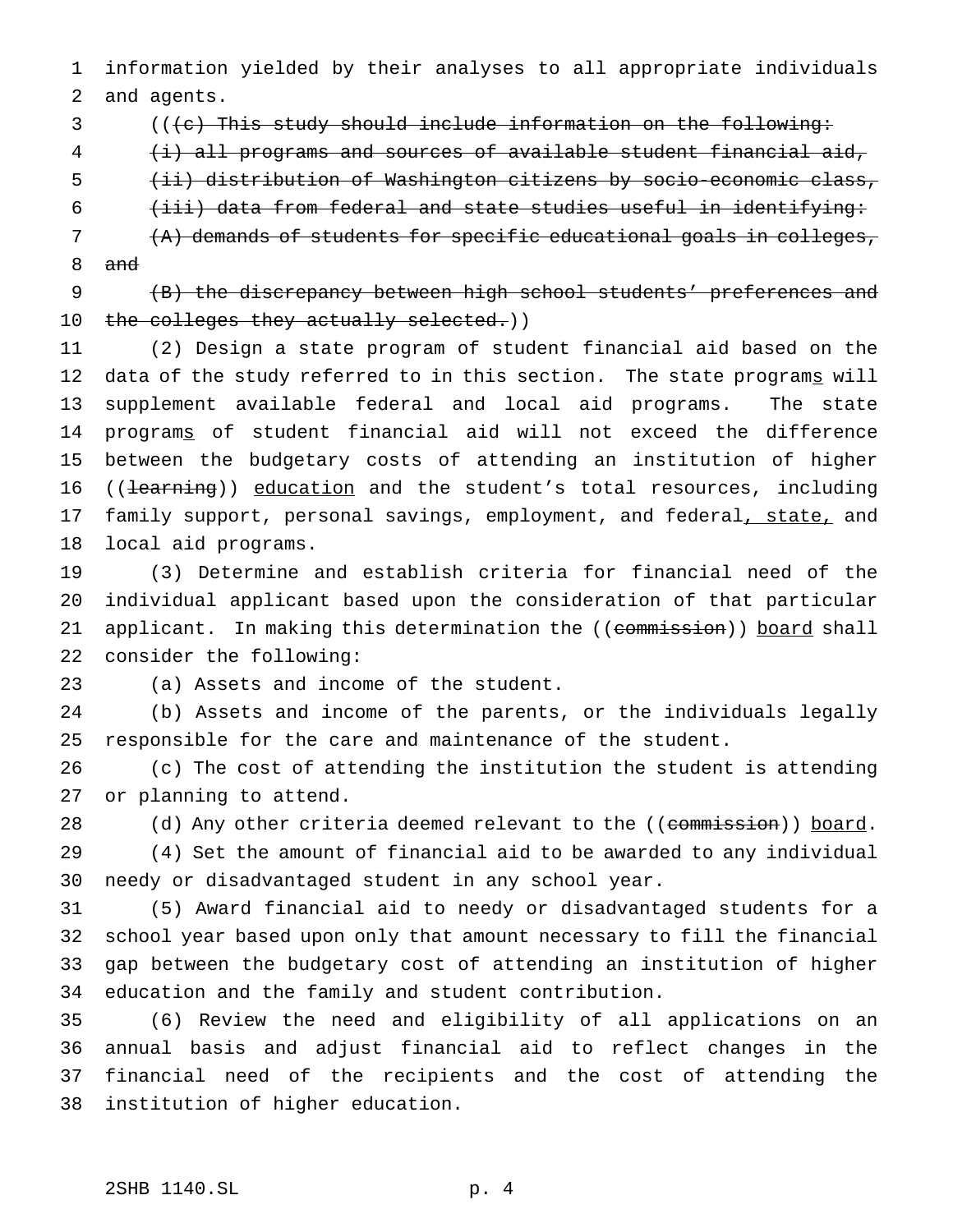1 **Sec. 5.** RCW 28B.10.808 and 1991 c 164 s 4 are each amended to read 2 as follows:

3 In awarding need grants, the ((commission)) board shall proceed 4 substantially as follows: PROVIDED, That nothing contained herein 5 shall be construed to prevent the ((commission)) board, in the exercise 6 of its sound discretion, from following another procedure when the best 7 interest of the program so dictates:

8 (1) The ((commission)) board shall annually select the financial 9 aid award ((winners)) recipients from among Washington residents 10 applying for student financial aid who have been ranked according to 11 financial need as determined by the amount of the family contribution 12 and other considerations brought to the ((commission's)) board's 13 attention.

 (2) The financial need of the highest ranked students shall be met by grants depending upon the evaluation of financial need until the total allocation has been disbursed. Funds from grants which are declined, forfeited or otherwise unused shall be reawarded until dispersed.

19 (3) ((A grant may be renewed until the course of study is 20 completed, but not for more than an additional four academic years 21 beyond the first year of the award. These shall not be required to be 22 consecutive years) ) A student shall be eligible to receive a state need 23 grant for up to five years, or the credit or clock hour equivalent of 24 five years, or up to one hundred twenty-five percent of the published 25 length of time of the student's program. A student may not start a new 26 associate degree program as a state need grant recipient until at least 27 five years have elapsed since earning an associate degree as a need 28 grant recipient, except that a student may earn two associate degrees 29 concurrently. Qualifications for renewal will include maintaining 30 satisfactory academic ((standing)) progress toward completion of ((the 31 course of study, and continued eligibility)) an eligible program as 32 determined by the ((commission)) board. Should the recipient terminate 33 his or her enrollment for any reason during the academic year, the 34 unused portion of the grant shall be returned to the state educational 35 grant fund by the institution according to the institution's own policy 36 for issuing refunds, except as provided in RCW 28B.10.8081.

37 (4) In computing financial need, the ((commission)) board shall 38 determine a maximum student expense budget allowance, not to exceed an 39 amount equal to the total maximum student expense budget at the public